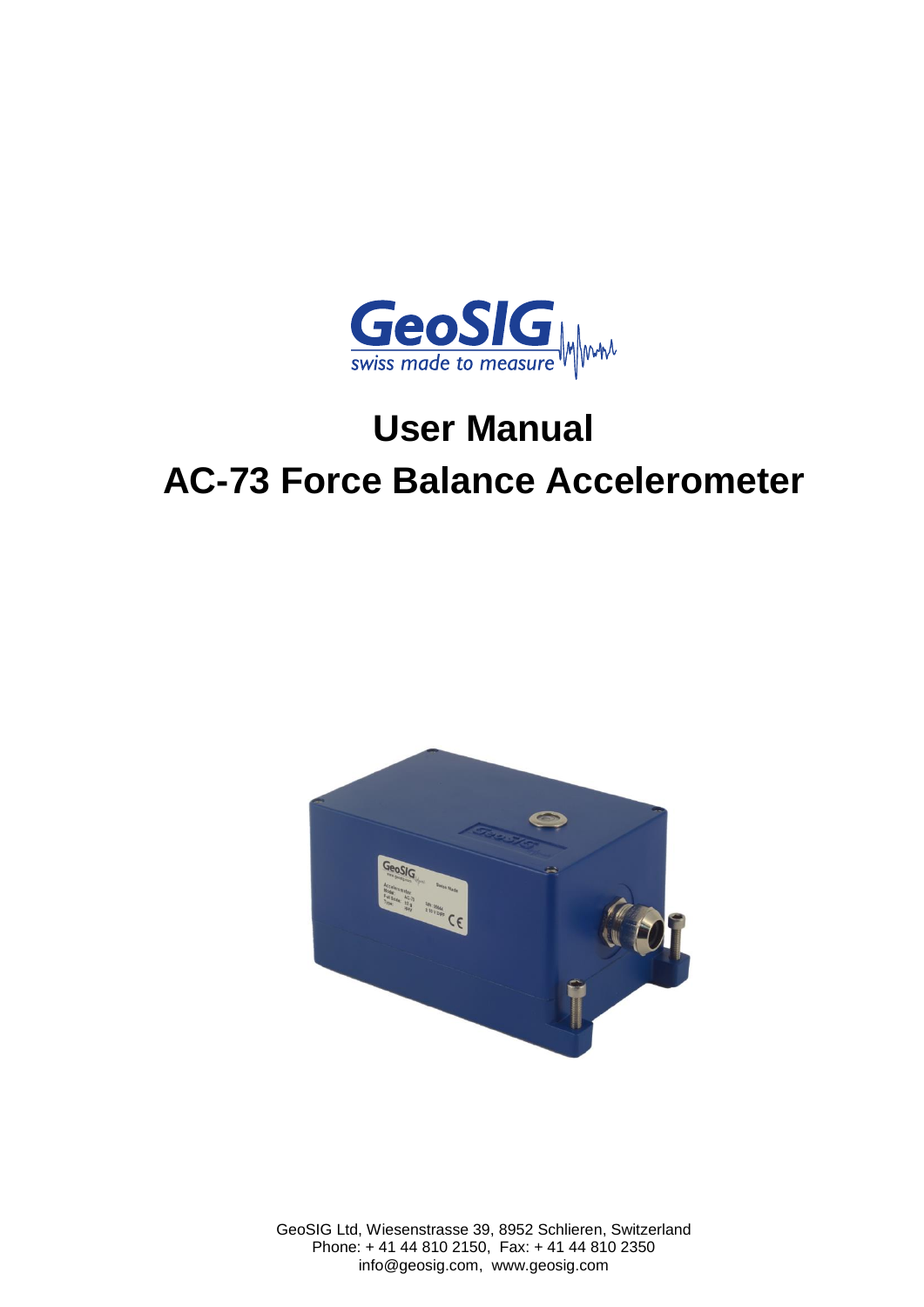# **Document Revision**

| <b>Version</b> | <b>Date</b> | <b>Modification</b>                        | Prepared   | <b>Checked</b> | <b>Released</b> |
|----------------|-------------|--------------------------------------------|------------|----------------|-----------------|
|                | 05.12.2012  | First issue                                | MAE        | <b>SER</b>     | TAB             |
| 2              | 19.12.2012  | Pin out                                    | <b>TAB</b> | MAE            | TAB             |
| 3              | 20.12.2012  | Minor corrections                          | MAE        | <b>TAB</b>     | MAE             |
| $\overline{4}$ | 23.09.2013  | Minor corrections                          | JLT        | MAE            | <b>MAE</b>      |
| $\overline{5}$ | 24.03.2017  | Full scale selection for internal version. | <b>JON</b> | <b>PAT</b>     | <b>JON</b>      |
|                |             | Details on test pulse input.               |            |                |                 |
|                |             | <b>New Product Picture</b>                 |            |                |                 |
| 6              | 08.05.2019  | Spelling and Grammar Corrections           | <b>VAG</b> | <b>JOG</b>     | VAG             |
|                | 24.02.2022  | Housing drawing update                     | <b>KEC</b> | ALB            | <b>KEC</b>      |

### **Disclaimer**

GeoSIG Ltd reserves the right to change the information contained in this document without notice. While the information contained herein is assumed to be accurate, GeoSIG Ltd assumes no responsibility for any errors or omissions.

### **Copyright Notice**

No part of this document may be reproduced without the prior written consent of GeoSIG Ltd. Software described in this document is furnished under a license and may only be used or copied in accordance with the terms of such a license.

#### **Trademark**

All brand and product names mentioned are trademarks or registered trademarks of their respective holders.

All rights reserved.

GeoSIG Ltd

**Switzerland**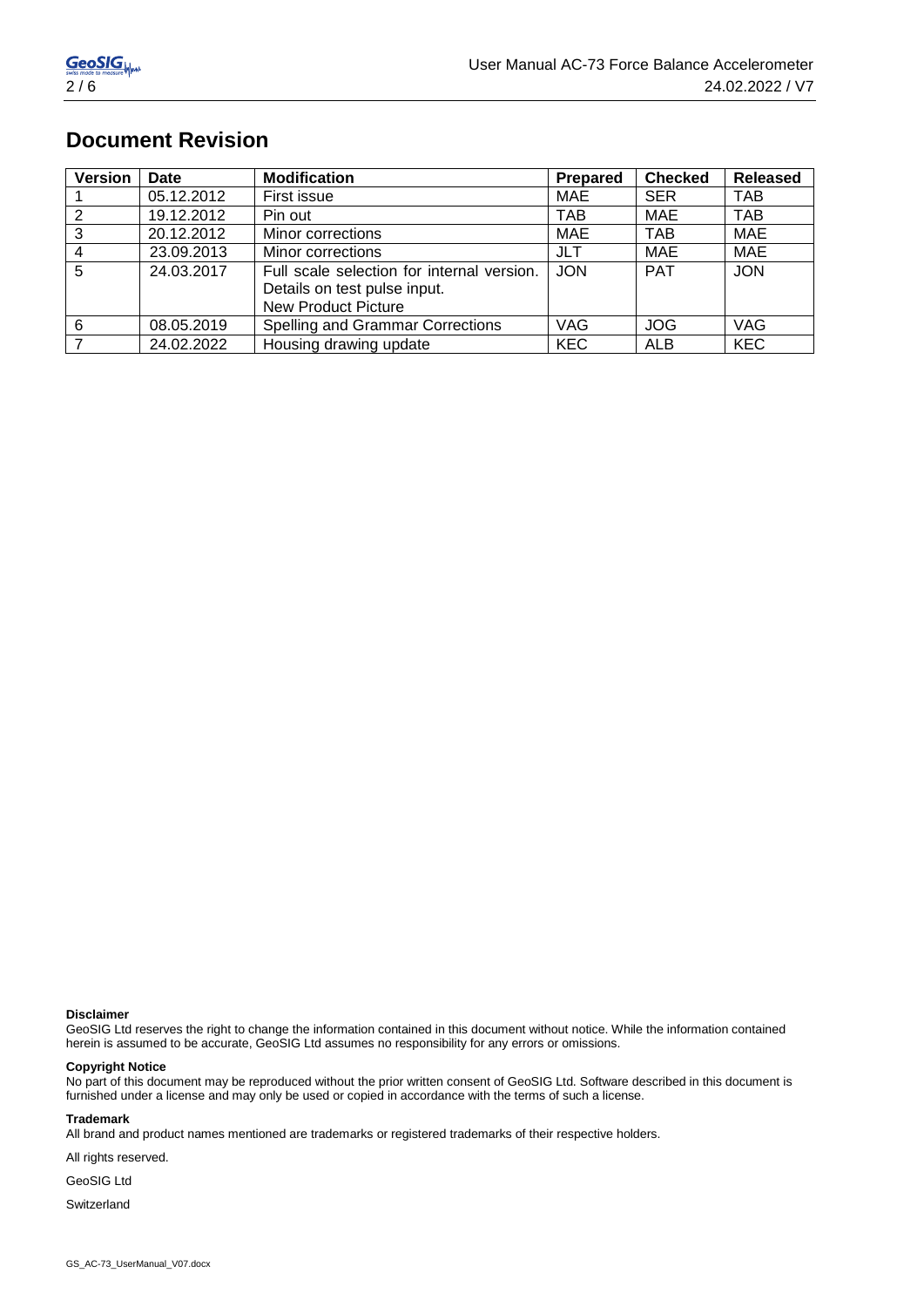# **Table of Contents**

# **Warnings and Safety**



**The sensor housing provides no protection against explosive atmosphere. It must not be** *directly operated in area where explosive gases are present.*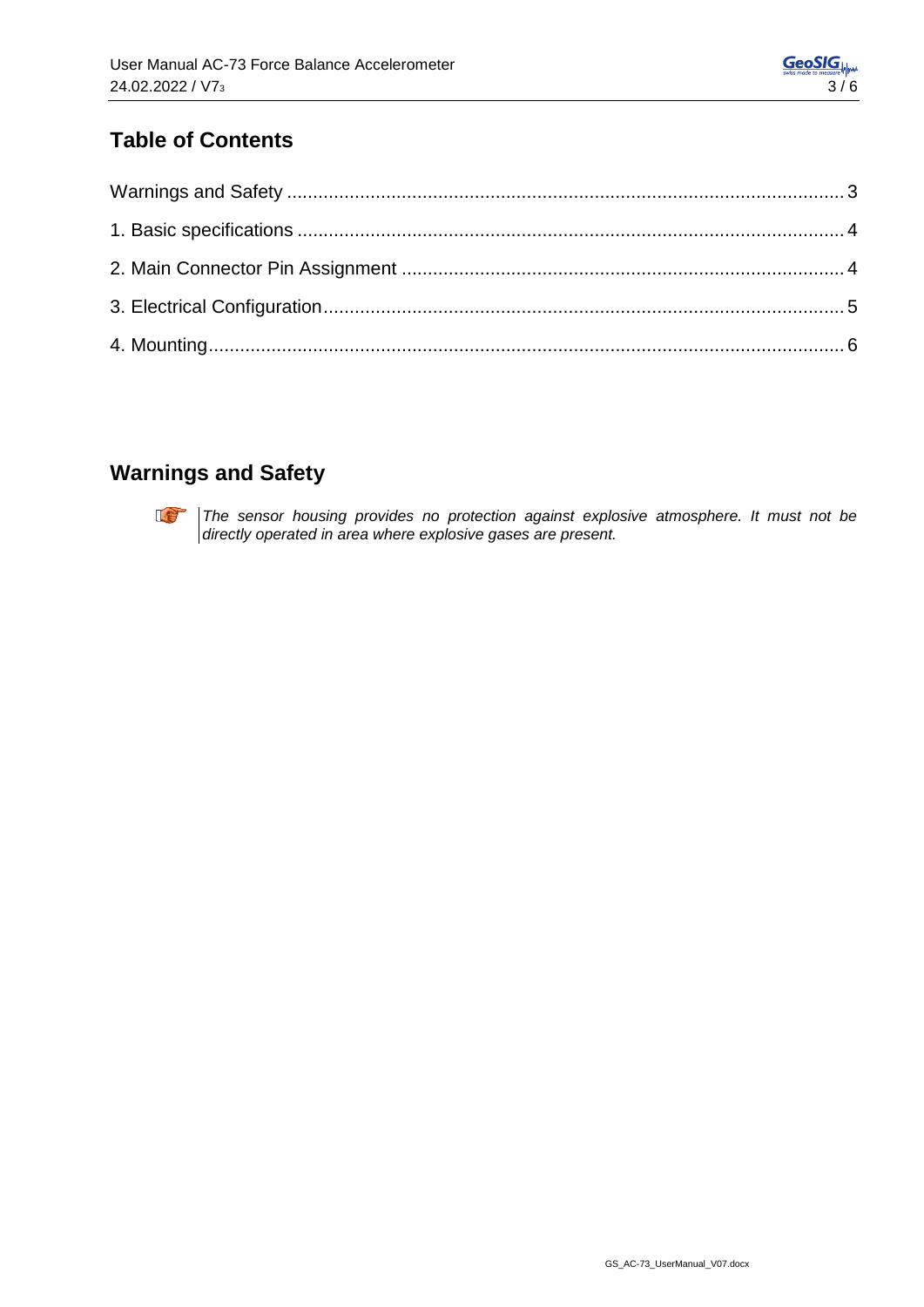# **1. Basic specifications**

| <b>Sensor Series</b> | $AC-7x$                                                           |
|----------------------|-------------------------------------------------------------------|
| Input range          | Acceleration, ±0.5, ±1.0, ±2.0, ±3.0 or ±4.0 g                    |
| Output range         | $0 \pm 10$ Volt differential output (20 Vpp)                      |
| Frequency range      | DC to 200 Hz                                                      |
| <b>Protections</b>   | All connector pins are over voltage protected by Transzorb diodes |
| Power supply         | $9.5 - 18$ VDC                                                    |
| Current drain        | Typical 60 mA @ 12 VDC                                            |
| Test input range     | 3-36 VDC                                                          |

### **2. Main Connector Pin Assignment**

All the AC-7x accelerometers are supplied with standard 2 m cable with a 12 pins male metallic style connector. The connector pin assignment and cable colour code is as follows:

| Pin            | <b>SIGNAL</b>     | <b>Comment</b>                                                            |              |  |
|----------------|-------------------|---------------------------------------------------------------------------|--------------|--|
| $\mathbf{1}$   | OUTPUT X (+)      | $0 \vee \pm 5 \vee$ voltage output, 47 $\Omega$ output impedance          | White        |  |
| $\overline{2}$ | OUTPUT X (-)      | $0 \vee \pm 5 \vee$ voltage output inverted, 47 $\Omega$ output impedance | <b>Brown</b> |  |
| 3              | OUTPUT Y (+)      | $0 \vee \pm 5 \vee$ voltage output, 47 $\Omega$ output impedance          | Green        |  |
| 4              | OUTPUT Y (-)      | $0 \vee \pm 5 \vee$ voltage output inverted, 47 $\Omega$ output impedance | Yellow       |  |
| 5              | OUTPUT Z (+)      | 0 V $\pm$ 5 V voltage output, 47 $\Omega$ output impedance                |              |  |
| 6              | OUTPUT Z (-)      | $0 \vee \pm 5 \vee$ voltage output inverted, 47 $\Omega$ output impedance | Pink         |  |
| $\overline{7}$ | <b>TEST INPUT</b> | Test input, output will result in a sensor step response                  | <b>Blue</b>  |  |
| 8              | <b>GND</b>        | Connected to Recorder's GND                                               | Red          |  |
| 9              | +12 VDC power     | Power input, +9.5 to +18 VDC range, 70 mA @ +12 VDC                       | <b>Black</b> |  |
| 10             | 0 VDC power       | Power return                                                              | Violet       |  |
| 11             | N/C               | reserved                                                                  | ٠            |  |
| 12             | N/C               | reserved                                                                  |              |  |

Table 1. AC-7x Connector Pin Assignment and Cable Colour Code

In case no connector is mounted at the cable end, the colour code is given in the above table as well.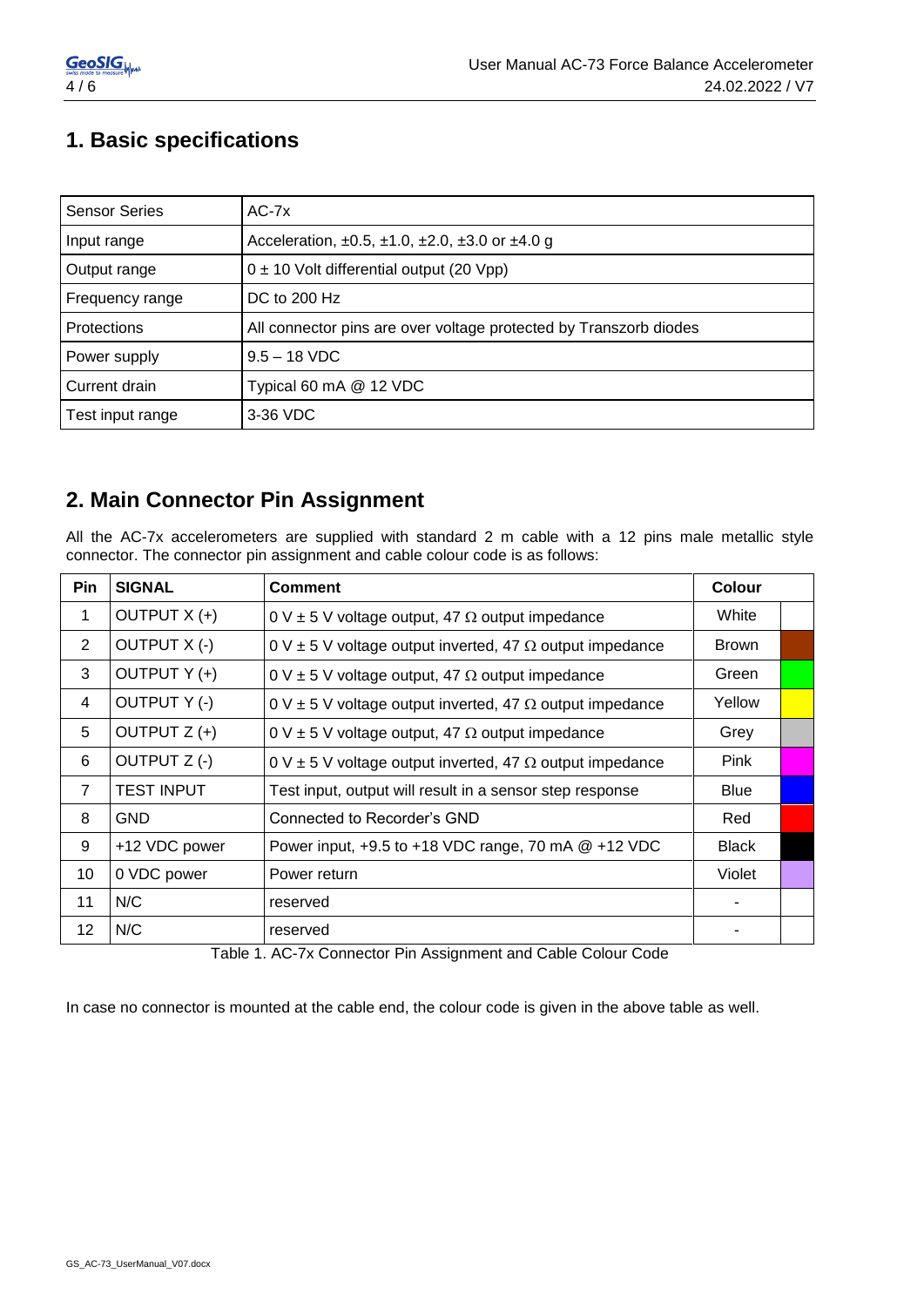# **3. Electrical Configuration**

The full scale is field selectable without gain re-calibration by means of jumpers with fixed 0.1% precise amplifiers.



Figure 2. Full scale selection for internal AC-7x.

8

Η Еç ī.